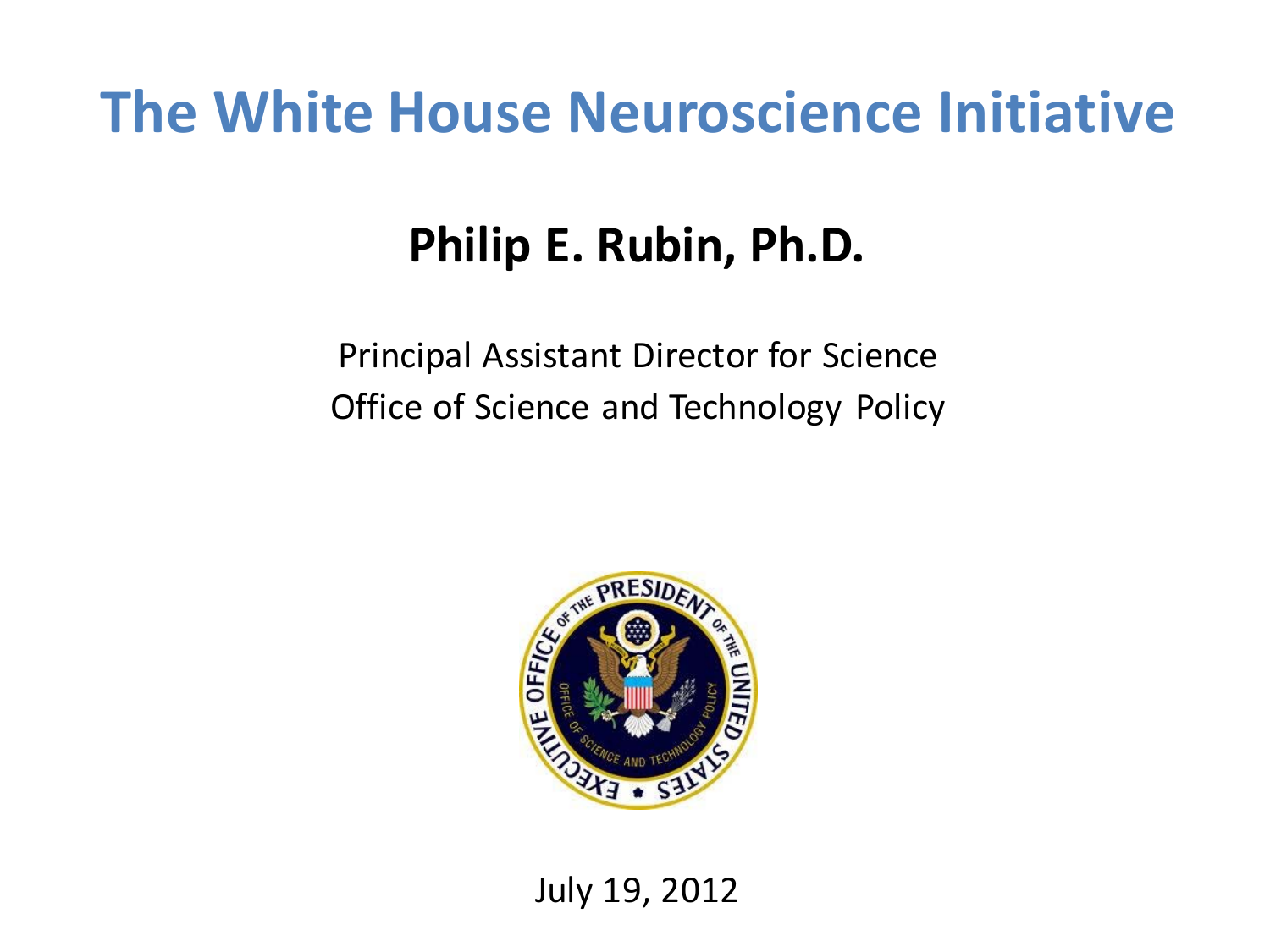## **Interagency Working Group on Neuroscience (IWGN)**

*Purpose and Scope*:

To coordinate activities in neuroscience research across the Federal government with a focus on the fundamental understanding of learning, brain development, and plasticity, and applications to brain health and recovery.

The IWGN will enhance Federal efforts related to:

- improving our understanding of a variety of neurological conditions and injuries
- improving our understanding of learning and cognition and applying that to education and other areas
- developing appropriate resources, tools, techniques, and interventions to assist in research, treatment, and recovery